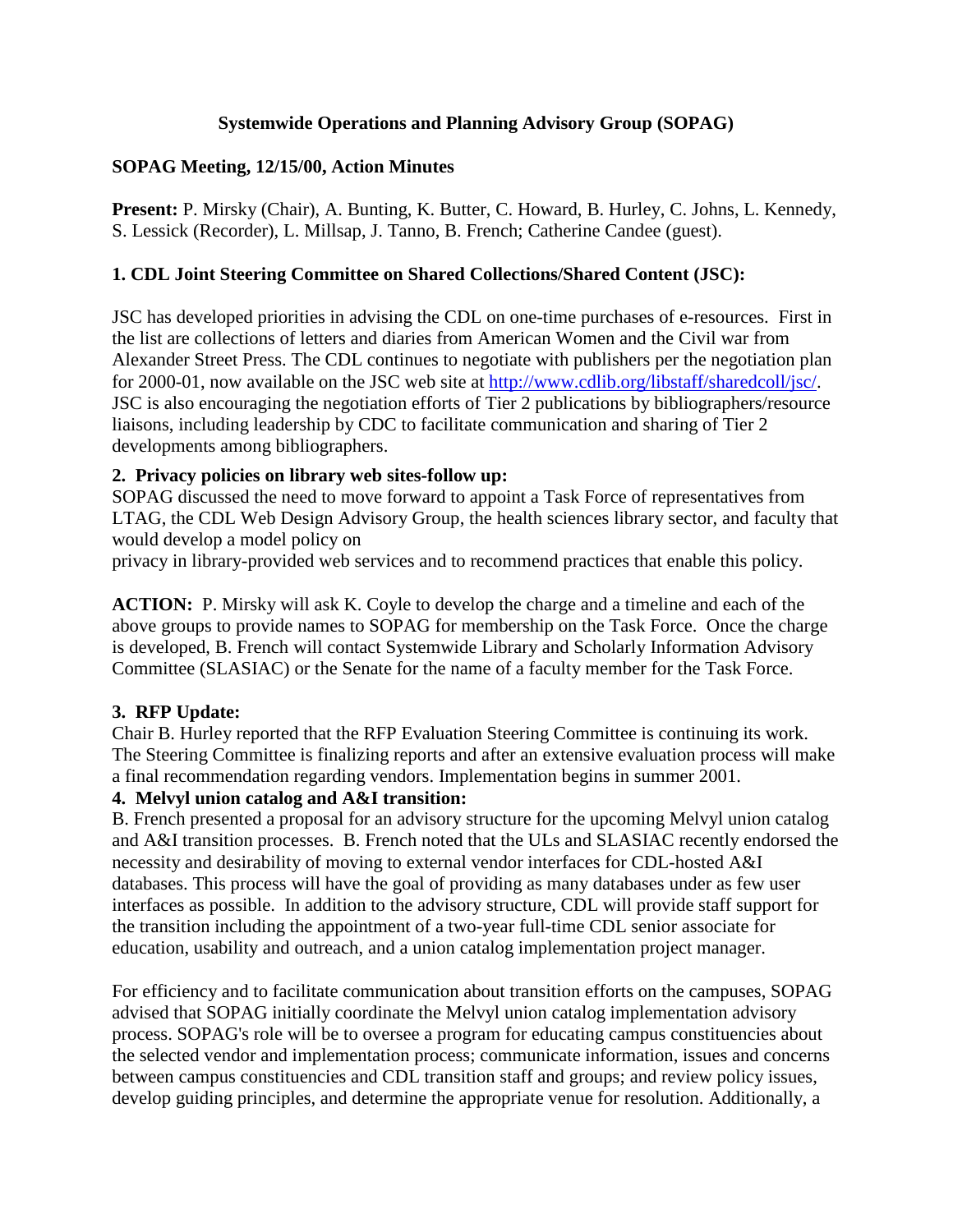CDL-hosted Database Transition Steering Committee will be appointed immediately as an advisory group to the CDL University Librarian to focus on the expected migration to vendorsupported A&I databases. Once recommendations are made, implementation advisory structures may be combined.

**ACTION:** SOPAG members will review the proposed membership list for the CDL-hosted Database Transition Steering Committee and will provide comments and suggestions to B. French.

# **5. eScholarship:**

Catherine Candee, Director of Scholarly Communication Initiatives, presented an overview of eScholarhip efforts to date. C. Candee noted an important shift in focus; initial efforts focused on bringing up discipline-based repositories, whereas the program is now supporting a small number of digital publishing experiments that have the potential of benefiting multiple scholarly communities. She provided brief summaries of eScholarship publishing projects, including providing ePrint repositories, publishing select online scholarly journals, monographs, and unique datasets, and creating tools and software to support digital publishing models. A full description of eScholarship projects can be found at [http://escholarship.cdlib.org.](http://escholarship.cdlib.org/)

SOPAG discussed the need for good communication between eScholarship staff and ULs regarding potential digital publishing ventures on local campuses. While eScholarship is not funding new digital publishing projects, local faculty can be referred to eScholarship staff and information and resources on the eScholarship website. The evolving role and priorities of eScholarship were also discussed. A suggestion was made that eScholarship sponsor sharing sessions on new digital publications and tools for faculty. SOPAG recommended that eScholarship projects be shared at an upcoming CDL Forum as an open forum would provide a good opportunity for UC Librarians to learn more about new UC digital publishing models.

### **6. Request:**

K. Butter reported that the RFP for Consortial Borrowing Software (CBS) is moving forward and that three bids were received in response to the RFP. The Evaluation Team will be meeting shortly to review the vendor bids. A consultant, Mary Jackson, Senior Program Officer, Access Services, ARL, assists the team. The CBS evaluation process is somewhat simpler than the RFP process for CDL-hosted databases and will most likely be concluded in January 2001. The CBS software is not intended to replace local systems and some customization is expected to ensure effective interfaces with campus systems. A Request Project Team is already in place and if the RFP is successful, they expect to begin testing new software in Spring 2001 and go into full production by July 2001.

K. Butter presented a plan for Phase III activities for the Request Service including the implementation of consortial borrowing software and web-based delivery of articles from the paper collections in the coming year. K. Butter reported that most Phase I and II activities have been completed and that the current service will continue to be monitored to resolve system bugs and make periodic enhancements. Request service has been well received. Overall use of Request has doubled and the use of Request has continued to increase by all categories of UC users. Graduate students are the heaviest users of Request and the use of Request by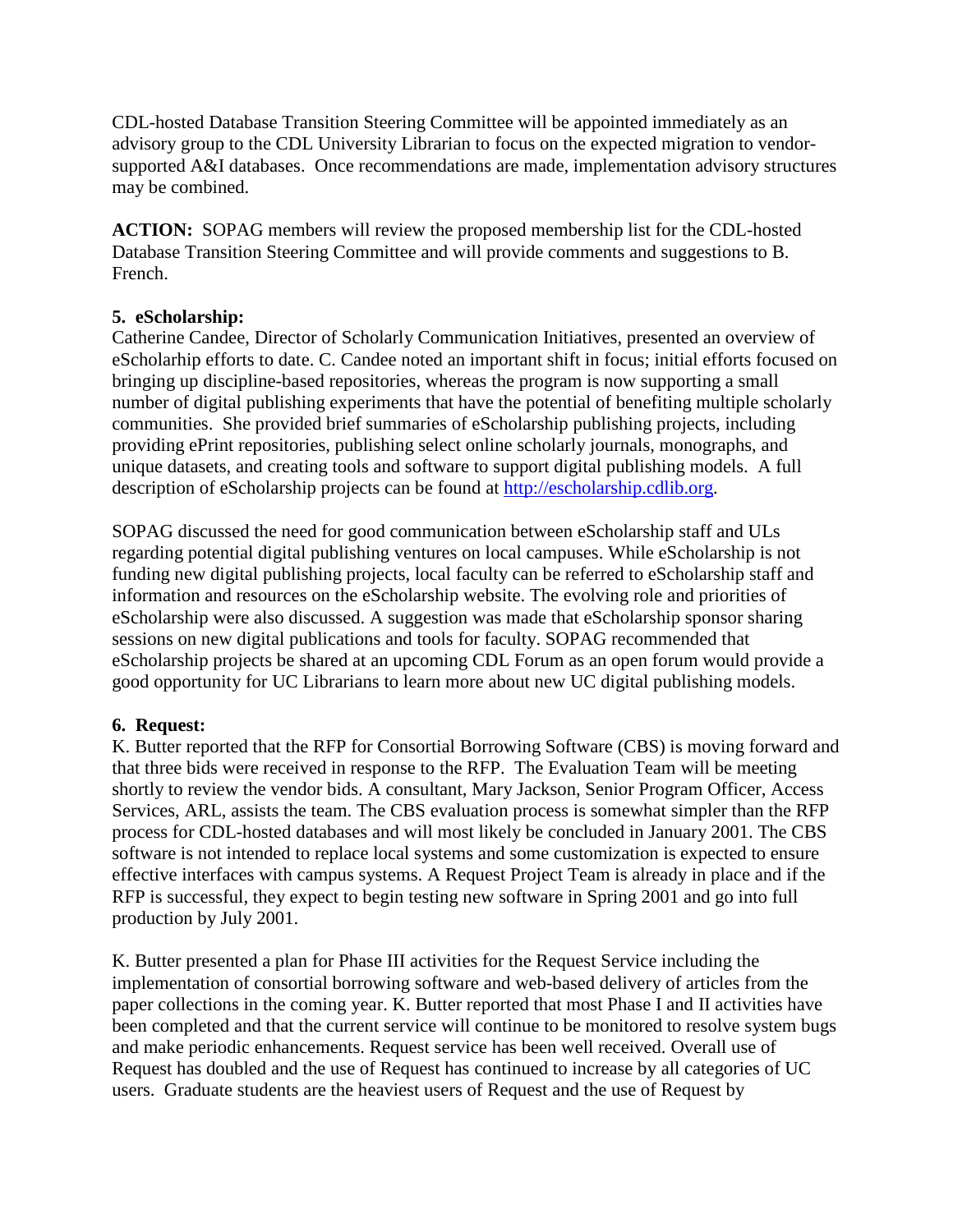undergraduates, which was implemented in Fall 2000, represent only about 10% of users. Updated information about Request including usage statistics is available at [http://www.cdlib.org/libstaff/sharedcoll/pir/.](http://www.cdlib.org/libstaff/sharedcoll/pir/) SOPAG reviewed a list of Request tasks and timeline for Phase III and unanimously approved the Planning for Phase III document and attached table of tasks with the exception of the Special Collections Pilot project (see discussion of Special Collections ILL guidelines below).

## **7. DeskTop Delivery:**

The Desktop Delivery Development Group is evaluating vendor software and is writing a report, which will be completed by mid-January 2001. Funding for the project will probably involve contributions from CDL and local campuses. Some CDL money has been set aside in the budget for the project.

### **8. Government Information and Shared Cataloging:**

SOPAG reviewed and discussed the additional information supplied by Sherry DeDecker, Chair of the UC/Stanford Government Information Librarians Steering Committee, regarding their proposal to catalog State of California Internet documents using the CDL Shared Catalog Program (SCP). B. French reported that the concept was viewed favorably by the ULs. Because the number of electronic titles to be cataloged and the workload involved with cataloging/maintaining California electronic documents are unknown, more information is needed to determine costs, issues, and impacts of implementing the Government Information proposal. It was suggested that a small test be done to catalog a limited number of agency titles to determine processing issues and capacity.

**ACTION:** SOPAG approved the concept of SCP cataloging State of California Internet documents. On behalf of SOPAG, B. French will refer the proposal and additional information supplied by the Government Information Librarians to the CDL SCP Steering Committee through HOTS, in consultation with Shared Cataloging staff at UCSD, to estimate the workload involved and recommend resources and mechanisms required to implement the project. The SCP Steering Committee will report back to SOPAG no later than March 2, 2001.

### **9. Special Collections ILL Guidelines:**

A. Bunting presented the RSC's proposal to implement a pilot study for six months to enhance the sharing of Special Collections materials by employing ILL processes and infrastructure. The genesis of the proposal stemmed from faculty feedback about the necessity to increase and streamline the sharing of Special Collections materials for teaching and research. A. Bunting reported that the proposal was discussed at a recent HOSC meeting to give members the opportunity to provide suggestions and concerns. All ILL and Special Collections units tentatively agreed to participate in the pilot project with the exception of the UCB Bancroft Library. As a result of the meeting RSC will revise a few areas of the ILL policy and procedures manual as appropriate and develop a form to accompany each request. SOPAG spent considerable time discussing the proposal to remove the block on requesting Special Collections items in the Request service. K. Butter raised concerns about making immediate system changes in Request and the workload impact on other Request plans and timelines. It was noted that a pilot could still be conducted without the Request component in place.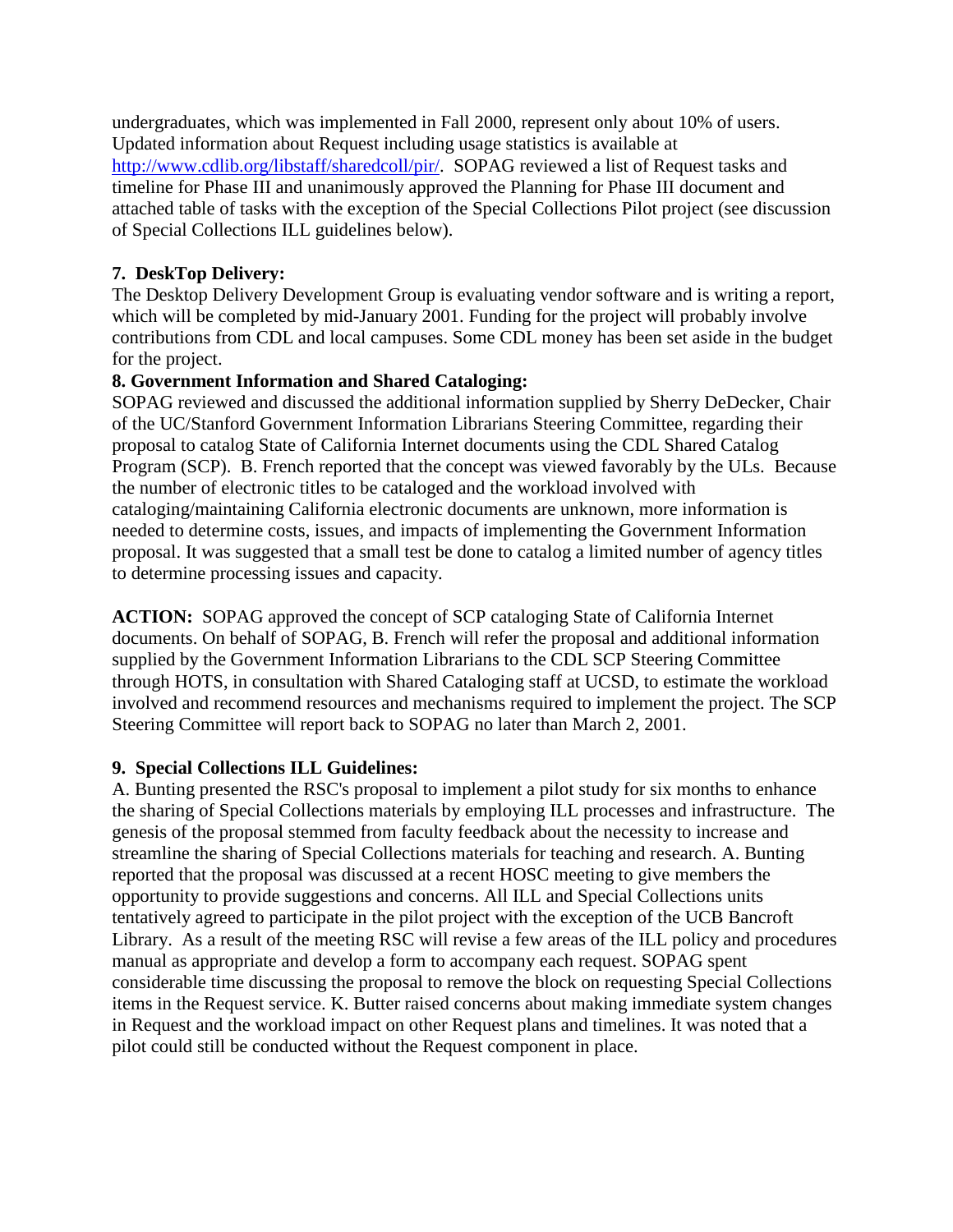**ACTION:** SOPAG agreed to undertake a pilot project to study the lending of Special Collections items as an ILL process and gather statistics to inform future cost/process scenarios. K. Butter will investigate the level and scope of work involved in making system changes in Request per the proposal and report back to SOPAG by the January meeting. A. Bunting will inform RSC that a pilot using Request cannot begin until an assessment of the work needed to make changes is made. She will also ask RSC to document, in consultation with HOSC, the specific locations where loaned Special Collections materials will be placed for patron use.

# **10. Task Force of Access Integration:**

SOPAG discussed the composition of the Task Force and the need to keep the size of the group small (6-7 members). The group will include a mix of expertise and develop a draft report that will be communicated and vetted broadly. Tentative members were identified by SOPAG.

**ACTION:** SOPAG members will confirm the participation of potential members that were identified including a possible chair, and report back to P. Mirsky who will then vet the names with the ULs.

# **11. Collection Management Initiative**

C. Johns reported that the Mellon Foundation will decide shortly on the CMI proposal and she is hopeful that it will be funded. She will be visiting the campuses in January and February to discuss the initiative with library staff and faculty. C. Johns is presenting a program on the CMI at ALA. Information and documents about the CMI is available at

[http://libraries.universityofcalifornia.edu/sopag/initiatives/cmi.html.](http://libraries.universityofcalifornia.edu/sopag/initiatives/cmi.html)

## **12. ILL Workshop Follow Up:**

SOPAG reviewed a revised UC ILL Summary and Follow Up report that was prepared by A. Bunting. Several additional outstanding issues were identified by SOPAG including the ongoing use of resource sharing funds for the Tricor delivery service. Sufficient lead-time of one year would be needed for discussion and planning if resource sharing funds were to be discontinued. The importance of campus IT support for ILL should also be stressed as all UC ILL units are interdependent and gaps and delays at the local level (either due to out-of-date technology or lack of sufficient IT support) have negative repercussions on intercampus ILL activities throughout the UC system.

**ACTION**: A. Bunting will make modifications per SOPAG discussion and then P. Mirsky will transmit the report to the ULs.

# **13. All-Campus Groups' Workshops:**

In response to P. Mirsky's reminder to all-campus groups to propose workshops early and submit plans and budget proposals as soon as possible, HOPS and RSC informed SOPAG of their intention to submit a request to collaboratively develop an educational workshop for UC libraries staff on copyright and electronic reserves.

**ACTION:** P. Mirsky will develop draft workshop guidelines for all-campus workshops for the next SOPAG meeting.

# **14. UL Advisory Structure:**